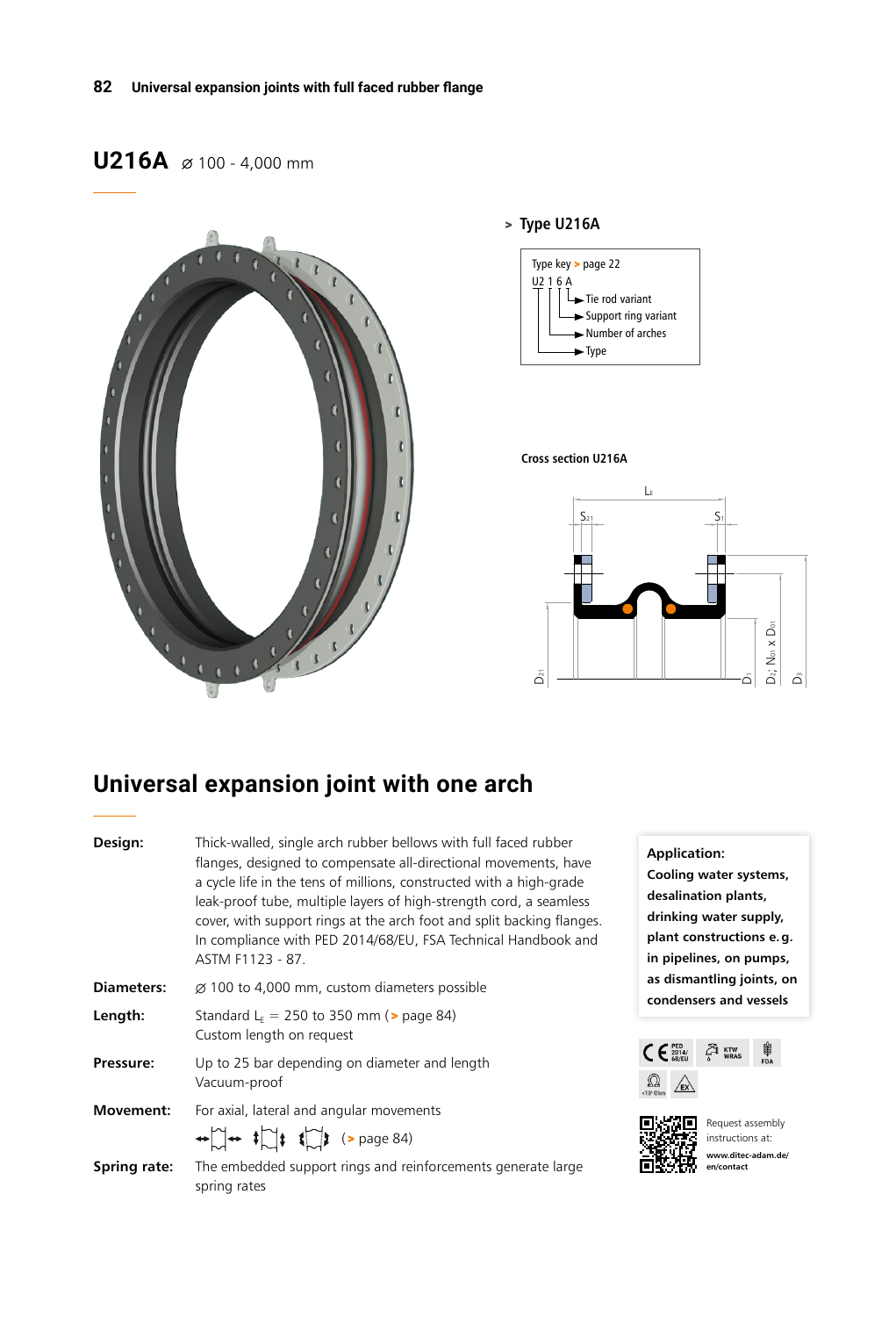

| <b>Elastomer</b> | <b>Fabric</b>   | <b>Marking</b>                                                                                                        | $\mathrm{C}$ | <b>Application</b>                                                   |
|------------------|-----------------|-----------------------------------------------------------------------------------------------------------------------|--------------|----------------------------------------------------------------------|
| <b>EPDM</b>      | Polyamid        |                                                                                                                       | $-40$ +100   | Cooling water, hot water, seawater, acids, dilute chlorine compounds |
| <b>EPDM</b>      | Aramid          |                                                                                                                       | $-40$ +100   | Cooling water, hot water, seawater, acids, dilute chlorine compounds |
| <b>EPDMht</b>    | Aramid          |                                                                                                                       | $-40$ +120   | Cooling water, hot water, seawater, acids, dilute chlorine compounds |
| <b>EPDMwras</b>  | Polyamid        |                                                                                                                       | $-40$ +100   | Drinking water, foodstuffs                                           |
| <b>EPDMwras</b>  | Aramid          |                                                                                                                       | $-40$ +100   | Drinking water, foodstuffs                                           |
| EPDMbeige        | Polyamid        |                                                                                                                       | $-40$ +100   | <b>Foodstuffs</b>                                                    |
| EPDMbeige        | Aramid          |                                                                                                                       | $-40$ +100   | Foodstuffs                                                           |
| <b>IIR</b>       | Polyamid        |                                                                                                                       | $-20$ +100   | Hot water, acids, bases, gases                                       |
| <b>IIR</b>       | Aramid          |                                                                                                                       | $-20$ +100   | Hot water, acids, bases, gases                                       |
| <b>CSM</b>       | Polyamid        |                                                                                                                       | $-20$ +100   | Strong acids, bases, chemicals                                       |
| <b>CSM</b>       | Aramid          |                                                                                                                       | $-20$ +100   | Strong acids, bases, chemicals                                       |
| <b>NBR</b>       | Polyamid        | <b>Contract Contract Contract Contract Contract Contract Contract Contract Contract Contract Contract Contract Co</b> | $-30$ +100   | Oils, petrol, solvents, compressed air                               |
| <b>NBR</b>       | Aramid          |                                                                                                                       | $-30$ +100   | Oils, petrol, solvents, compressed air                               |
| NBRbeige         | Polyamid        |                                                                                                                       | $-30$ +100   | Oil, fatty foods                                                     |
| NBRbeige         | Aramid          |                                                                                                                       | $-30$ +100   | Oil, fatty foods                                                     |
| <b>CR</b>        | Polyamid        |                                                                                                                       | $-20$ +90    | Cooling water, slightly oily water, seawater                         |
| <b>CR</b>        | Aramid          |                                                                                                                       | $-20$ +90    | Cooling water, slightly oily water, seawater                         |
| <b>FPM</b>       | Aramid          |                                                                                                                       | $-20$ +180   | Corrosive chemicals, petroleum distillates                           |
| FPMbeige         | Aramid          |                                                                                                                       | $-20$ +180   | Oil, fatty foods                                                     |
| <b>NR</b>        | Polyamid        |                                                                                                                       | $-20$ +70    | Abrasive materials                                                   |
| Silicon          | Aramid<br>Glass |                                                                                                                       | $-60$ +200   | Air, saltwater atmosphere, foodstuffs, medical technology            |

## **Bellows elastomers and reinforcements**

## **Backing flanges**

| Design:              | Multi-part, round backing flanges with clearance holes          |
|----------------------|-----------------------------------------------------------------|
| <b>Flange norms:</b> | DIN, EN, ANSI, AWWA, BS, JIS, special measurements (> page 298) |
| <b>Materials:</b>    | Carbon steel, stainless steel or aluminium                      |
| <b>Coating:</b>      | Primed, hot-dip galvanised, special paint                       |

### **Accessories**

|                     | <b>Protective covers:</b> Ground protective shield<br>Protective shield or cover<br>Fire protective cover ( $>$ page 58) |  |  |  |  |  |  |
|---------------------|--------------------------------------------------------------------------------------------------------------------------|--|--|--|--|--|--|
| <b>Flow liners:</b> | Cylindrical flow liner<br>Conical flow liner<br>Telescoping flow liner ( $\geq$ page 57)                                 |  |  |  |  |  |  |
| Filled arch:        | $($ page 42)                                                                                                             |  |  |  |  |  |  |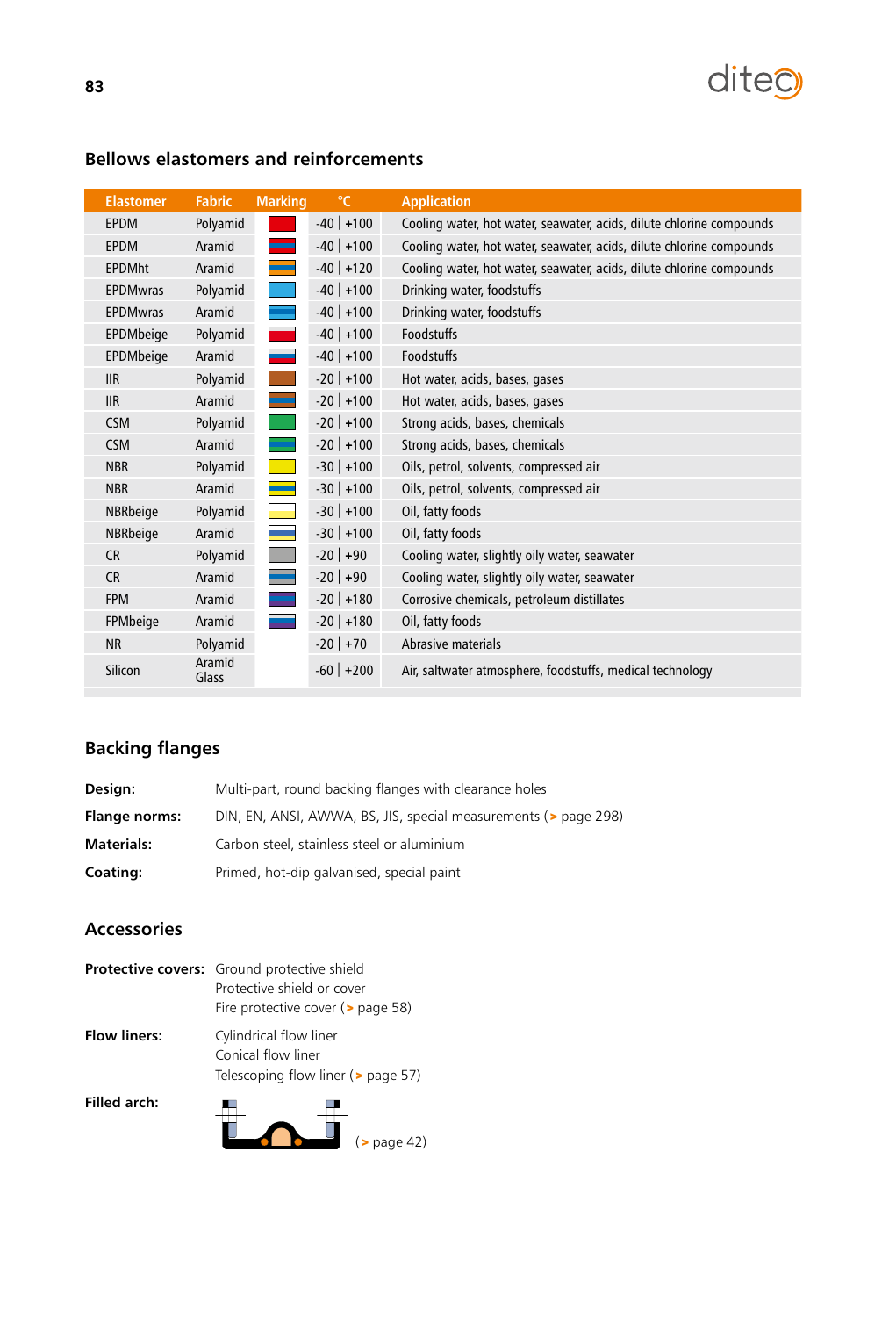

| Installation length (LE) at design pressure |               |                      |          |                            |                  |          |          |          |                             |                  |                             |          |          |                |                  |
|---------------------------------------------|---------------|----------------------|----------|----------------------------|------------------|----------|----------|----------|-----------------------------|------------------|-----------------------------|----------|----------|----------------|------------------|
|                                             |               |                      |          | up to 10 bar $LE = 250$ mm |                  |          |          |          | up to 10 bar $L_F = 300$ mm |                  | up to 10 bar $L_F = 350$ mm |          |          |                |                  |
|                                             |               |                      |          |                            |                  |          |          |          | higher pressures on request |                  |                             |          |          |                |                  |
|                                             | Movement<br>A |                      |          |                            |                  |          |          | Movement |                             | A                |                             |          | Movement |                | Α                |
| Ø                                           |               | $\ddot{\phantom{1}}$ |          |                            | $\mathbb U$      |          | こ        |          |                             |                  |                             |          | Į        |                | U                |
|                                             |               |                      |          |                            |                  |          |          |          |                             |                  |                             |          |          |                |                  |
| mm                                          | mm            | mm                   | $\pm$ mm | $\pm^{\circ}$              | cm <sup>2</sup>  | mm       | mm       | $\pm$ mm | $\pm^{\circ}$               | cm <sup>2</sup>  | mm                          | mm       | $\pm$ mm | $\pm^{\circ}$  | cm <sup>2</sup>  |
| 100<br>125                                  | 35<br>35      | 15<br>15             | 27<br>25 | 16.7<br>13.5               | 346<br>434       | 41<br>41 | 21<br>21 | 35<br>34 | 22.8<br>18.6                | 460<br>560       | 47<br>47                    | 24<br>24 | 40<br>39 | 25.6<br>21     | 573<br>683       |
| 150                                         | 35            | 15                   | 25       | 11.3                       | 531              | 41       | 21       | 33       | 15.6                        | 670              | 47                          | 24       | 37       | 17.7           | 804              |
| 175                                         | 35            | 15                   | 24       | 9.7                        | 661              | 41       | 21       | 32       | 13.5                        | 814              | 47                          | 24       | 36       | 15.3           | 962              |
| 200                                         | 35            | 15                   | 23       | 8.5                        | 755              | 41       | 21       | 31       | 11.9                        | 919              | 47                          | 24       | 35       | 13.5           | 1,075            |
| 250                                         | 35            | 15                   | 22       | 6.8                        | 1,018            | 41       | 21       | 30       | 9.5                         | 1,207            | 47                          | 24       | 34       | 10.9           | 1,385            |
| 300<br>350                                  | 35<br>35      | 15<br>15             | 22<br>21 | 5.7<br>4.9                 | 1,333<br>1,698   | 41<br>41 | 21<br>21 | 29<br>28 | 8.0<br>6.8                  | 1,548<br>1,940   | 47<br>47                    | 24<br>24 | 33<br>32 | 9.1<br>7.8     | 1,750<br>2,165   |
| 400                                         | 35            | 15                   | 21       | 4.3                        | 2,059            | 41       | 21       | 27       | 6.0                         | 2,324            | 47                          | 24       | 31       | 6.8            | 2,570            |
| 450                                         | 35            | 15                   | 20       | 3.8                        | 2,489            | 41       | 21       | 27       | 5.3                         | 2,781            | 47                          | 24       | 31       | 6.1            | 3,048            |
| 500                                         | 35            | 15                   | 20       | 3.4                        | 2,951            | 41       | 21       | 26       | 4.8                         | 3,267            | 47                          | 24       | 30       | 5.5            | 3,557            |
| 550                                         | 35            | 15                   | 19       | 3.1                        | 3,421            | 41       | 21       | 26       | 4.4                         | 3,761            | 47                          | 24       | 29       | 5              | 4,072            |
| 600                                         | 35            | 15                   | 19       | 2.9                        | 3,993            | 41       | 21       | 25       | 4.0                         | 4,359            | 47                          | 24       | 29       | 4.6            | 4,693            |
| 650                                         | 35            | 15                   | 19       | 2.6                        | 4,536            | 41       | 21       | 25       | 3.7                         | 4,927            | 47                          | 24       | 29       | 4.2            | 5,281            |
| 700<br>750                                  | 35<br>35      | 15<br>15             | 19<br>18 | 2.5<br>2.3                 | 5,204<br>5,809   | 41<br>41 | 21<br>21 | 25<br>24 | 3.4<br>3.2                  | 5,621<br>6,249   | 47<br>47                    | 24<br>24 | 28<br>28 | 3.9<br>3.7     | 5,999<br>6,648   |
| 800                                         | 35            | 15                   | 18       | 2.1                        | 6,576            | 41       | 21       | 24       | 3.0                         | 7,044            | 47                          | 24       | 28       | 3.4            | 7,466            |
| 850                                         | 35            | 15                   | 18       | 2.0                        | 7,238            | 41       | 21       | 24       | 2.8                         | 7,729            | 47                          | 24       | 27       | 3.2            | 8,171            |
| 900                                         | 35            | 15                   | 18       | 1.9                        | 8,091            | 41       | 21       | 24       | 2.7                         | 8,610            | 47                          | 24       | 27       | 3.1            | 9,076            |
| 950                                         | 35            | 15                   | 18       | 1.8                        | 8,825            | 41       | 21       | 23       | 2.5                         | 9,366            | 47                          | 24       | 27       | 2.9            | 9,852            |
| 1000                                        | 35            | 15                   | 17       | 1.7                        | 9,764            | 41       | 21       | 23       | 2.4                         | 10,333           | 47                          | 24       | 26       | 2.7            | 10,843           |
| 1050                                        | 35            | 15<br>15             | 17<br>17 | 1.6                        | 10,568<br>11,613 | 41       | 21<br>21 | 23       | 2.3<br>2.2                  | 11,159           | 47<br>47                    | 24       | 26<br>26 | 2.6<br>2.5     | 11,690           |
| 1100<br>1150                                | 35<br>35      | 15                   | 17       | 1.6<br>1.5                 | 12,469           | 41<br>41 | 21       | 23<br>23 | 2.1                         | 12,233<br>13,110 | 47                          | 24<br>24 | 26       | 2.4            | 12,788<br>13,685 |
| 1200                                        | 35            | 15                   | 17       | 1.4                        | 13,581           | 41       | 21       | 22       | 2.0                         | 14,250           | 47                          | 24       | 26       | 2.3            | 14,849           |
| 1250                                        | 35            | 15                   | 17       | 1.4                        | 14,527           | 41       | 21       | 22       | 1.9                         | 15,218           | 47                          | 24       | 25       | 2.2            | 15,837           |
| 1300                                        | 35            | 15                   | 17       | 1.3                        | 15,725           | 41       | 21       | 22       | 1.9                         | 16,445           | 47                          | 24       | 25       | 2.1            | 17,087           |
| 1350                                        | 35            | 15                   | 17       | 1.3                        | 16,742           | 41       | 21       | 22       | 1.8                         | 17,483           | 47                          | 24       | 25       | $\overline{2}$ | 18,146           |
| 1400                                        | 35            | 15                   | 16       | 1.2                        | 18,027           | 41       | 21       | 22       | 1.7                         | 18,796           | 47                          | 24       | 25       | $\overline{2}$ | 19,483           |
| 1450<br>1500                                | 35<br>35      | 15<br>15             | 16<br>16 | 1.2<br>1.1                 | 19,113<br>20,485 | 41<br>41 | 21<br>21 | 22<br>22 | 1.7<br>1.6                  | 19,906<br>21,305 | 47<br>47                    | 24<br>24 | 25<br>25 | 1.9<br>1.8     | 20,612<br>22,035 |
| 1600                                        | 35            | 15                   | 16       | 1.1                        | 23,100           | 41       | 21       | 21       | 1.5                         | 23,970           | 47                          | 24       | 24       | 1.7            | 24,745           |
| 1650                                        | 35            | 15                   | 16       | 1.0                        | 24,328           | 41       | 21       | 21       | 1.5                         | 25,221           | 47                          | 24       | 24       | 1.7            | 26,016           |
| 1700                                        | 35            | 15                   | 16       | 1.0                        | 25,873           | 41       | 21       | 21       | 1.4                         | 26,793           | 47                          | 24       | 24       | 1.6            | 27,612           |
| 1800                                        | 35            | 15                   | 16       | 1.0                        | 28,832           | 41       | 21       | 21       | 1.3                         | 29,804           | 47                          | 24       | 24       | 1.5            | 30,666           |
| 1900                                        | 35            | 15                   | 16       | 0.9                        | 31,889           | 41       | 21       | 21       | 1.3                         | 32,910           | 47                          | 24       | 24       | 1.4            | 33,816           |
| 1950<br>2000                                | 35<br>35      | 15<br>15             | 15<br>15 | 0.9<br>0.9                 | 33,329<br>35,133 | 41<br>41 | 21<br>21 | 21<br>20 | 1.2<br>1.2                  | 34,373<br>36,204 | 47<br>47                    | 24<br>24 | 23<br>23 | 1.4<br>1.4     | 35,299<br>37,154 |
| 2100                                        | 35            | 15                   | 15       | 0.8                        | 38,533           | 41       | 21       | $20\,$   | $1.1$                       | 39,655           | 47                          | 24       | 23       | $1.3$          | 40,649           |
| 2200                                        | 35            | 15                   | 15       | 0.8                        | 42,091           | 41       | 21       | 20       | 1.1                         | 43,263           | 47                          | 24       | 23       | 1.2            | 44,301           |
| 2250                                        | 35            | 15                   | 15       | 0.8                        | 43,744           | 41       | 21       | 20       | 1.1                         | 44,938           | 47                          | 24       | 23       | $1.2$          | 45,996           |
| 2300                                        | 35            | 15                   | 15       | 0.7                        | 45,806           | 41       | 21       | 20       | 1.0                         | 47,028           | 47                          | 24       | 23       | 1.2            | 48,111           |
| 2400                                        | 35            | 15                   | 15       | 0.7                        | 49,678           | 41       | 21       | 20       | 1.0                         | 50,950           | 47                          | 24       | 23       | 1.1            | 52,077           |
| 2500<br>2550                                | 35<br>35      | 15<br>15             | 15<br>15 | 0.7<br>0.7                 | 53,707<br>55,572 | 41<br>41 | 21<br>21 | 20<br>20 | 1.0<br>0.9                  | 55,030<br>56,917 | 47<br>47                    | 24       | 22<br>22 | 1.1<br>1.1     | 56,200<br>58,107 |
| 2600                                        | 35            | 15                   | 15       | 0.7                        | 57,893           | 41       | 21       | 19       | 0.9                         | 59,266           | 47                          | 24<br>24 | 22       | 1.1            | 60,481           |
| 2700                                        | 35            | 15                   | 15       | 0.6                        | 62,237           | 41       | $21$     | 19       | 0.9                         | 63,660           | 47                          | 24       | 22       | $\mathbf{1}$   | 64,918           |
| 2800                                        | 35            | 15                   | 14       | 0.6                        | 66,737           | 41       | 21       | 19       | 0.9                         | 68,210           | 47                          | 24       | 22       | $\mathbf{1}$   | 69,513           |
| 2850                                        | 35            | 15                   | 14       | 0.6                        | 68,813           | 41       | 21       | 19       | 0.8                         | 70,309           | 47                          | 24       | 22       | $\mathbf{1}$   | 71,631           |
| 2900                                        | 35            | 15                   | 14       | 0.6                        | 71,394           | 41       | $21$     | 19       | 0.8                         | 72,918           | 47                          | 24       | 22       | 0.9            | 74,264           |
| 3000                                        | 35            | 15                   | 14       | 0.6                        | 76,209           | 41       | $21$     | 19       | 0.8                         | 77,783           | 47                          | 24       | 22       | 0.9            | 79,173           |
| 3100<br>3150                                | 35<br>35      | 15<br>15             | 14<br>14 | 0.6<br>0.5                 | 81,181<br>83,469 | 41<br>41 | 21<br>21 | 19<br>19 | 0.8<br>0.8                  | 82,805<br>85,116 | 47<br>47                    | 24<br>24 | 22<br>21 | 0.9<br>0.9     | 84,239<br>86,570 |
| 3200                                        | 35            | 15                   | 14       | 0.5                        | 86,309           | 41       | 21       | 19       | 0.8                         | 87,984           | 47                          | 24       | $21$     | 0.9            | 89,462           |
| 3300                                        | 35            | 15                   | 14       | 0.5                        | 91,595           | 41       | 21       | 19       | 0.7                         | 93,320           | 47                          | 24       | $21$     | 0.8            | 94,842           |
| 3400                                        | 35            | 15                   | 14       | 0.5                        | 97,038           | 41       | 21       | 19       | 0.7                         | 98,813           | 47                          | 24       | $21$     | 0.8            | 100,379          |
| 3450                                        | 35            | 15                   | 14       | 0.5                        | 99,538           | 41       | 21       | 19       | 0.7                         | 101,336          | 47                          | 24       | $21$     | 0.8            | 102,922          |
| 3600                                        | 35            | 15                   | 14       | 0.5                        | 108,395          | 41       | 21       | 18       | 0.7                         | 110,270          | 47                          | 24       | 21       | 0.8            | 111,924          |
| 3800                                        | 35            | 15                   | 14       | 0.5                        | 120,380          | 41       | 21       | 18       | 0.6                         | 122,356          | 47                          | 24       | $21$     | 0.7            | 124,098          |
| 4000                                        | 35            | 15                   | 14       | 0.4                        | 132,993          | 41       | $21$     | 18       | 0.6                         | 135,070          | 47                          | 24       | $21$     | $0.7\,$        | 136,900          |

Reduction of movement for expansion joints with filled arch:

Recommended sizes Further possible sizes

axial compression: -50 %; axial extension: -75 %; lateral displacement: -50 %; angular movement: -75 %. In the event of axial extension and simultaneous lateral displacement the above movements are reduced ( > page 29).

The movement capability of the expansion joints given in the tables is determined for flange dimensions according to DIN PN10. In case of deviating flange dimensions, please contact us.